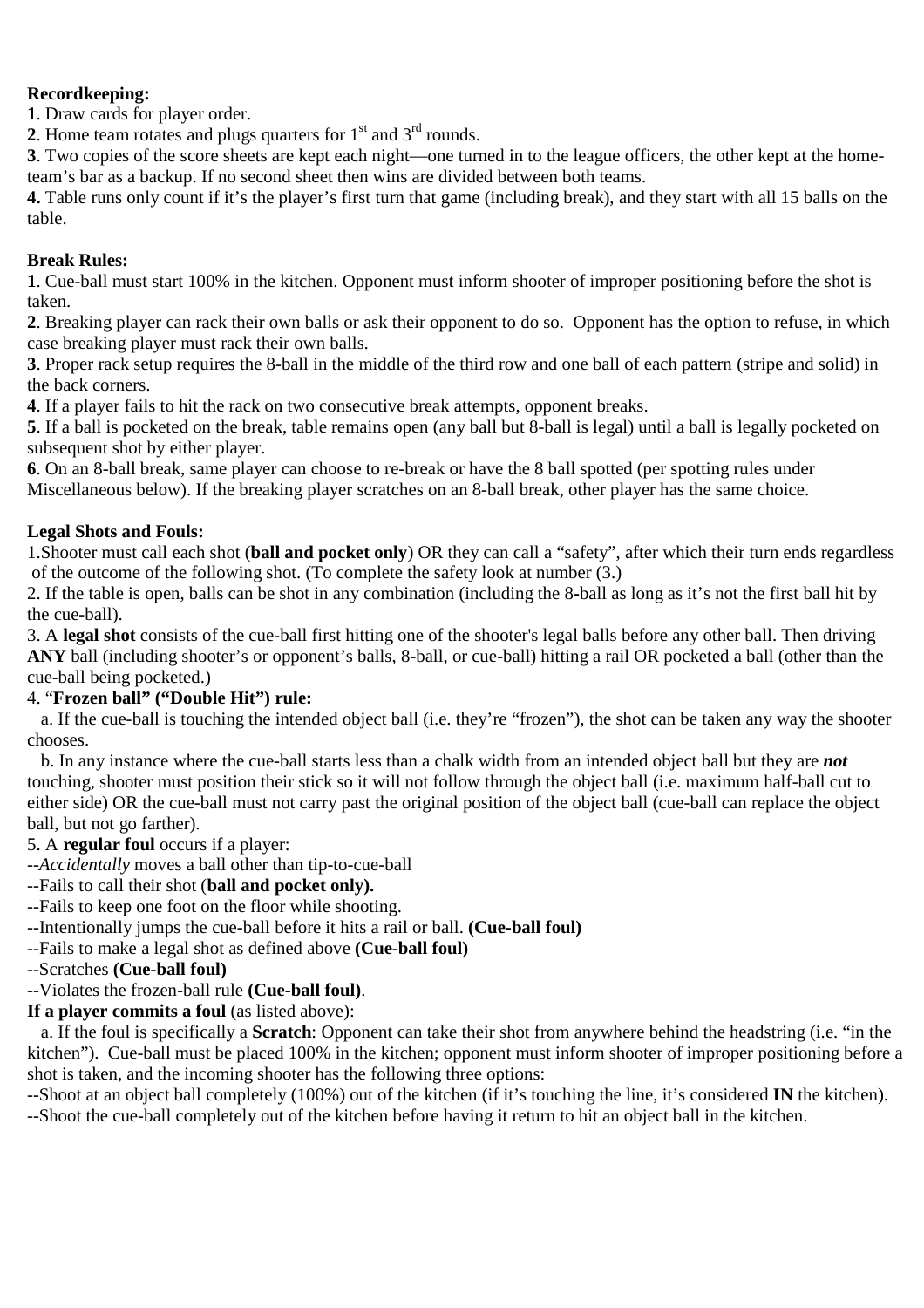--If all the shooter's object balls are in the kitchen, they can request their opponent spot (per spotting rule under Miscellaneous below) their ball closest to the headstring (if two balls are the same distance from the headstring, the lower-numbered ball is spotted).

 b. For any other cue-ball foul (as listed in rule above): Opponent's options are either to take the shot as it lies (i.e. accept "loss of turn" for the fouling player), or pick up the cue-ball and take the shot from behind the headstring as if the foul were a scratch. No other options are allowed. (Note for returning players: "3-push" and "make them shoot again" rules have been eliminated).

c. Non-cue-ball fouls are loss of turn only, and incoming player must shoot the ball as it lies.

6. A **flagrant foul** (results in automatic ball-in-hand anywhere on the table) occurs if a player:

--Intentionally pockets opponents ball without the cue-ball hitting their own ball first

--Grabs the cue-ball from the pocket after scratching

--Hits the 8-ball before they hit one of their own balls if the 8-ball is their opponent's only remaining ball.

--*Intentionally* moves balls by hand or stick (except for the tip of the shooter's stick hitting the cue-ball during a shot). --Gets advice from an outside source (i.e. "Coaching")

7. If a player engages in activity that could be considered trying to make a hanging ball drop into a pocket, they automatically lose the game.

# **Calling fouls:**

1. All fouls must be called at the time of the foul, and by the opposing player only. If anyone but the opposing player or shooter calls a foul or another shot is taken before the foul is called, the foul is null and void.

2. Shooter must honor an opponent's request to suspend play to:

--consult the rules before continuing play. The opposing team's captain should be addressed with rule concerns. --request a neutral third-party to watch a close shot. The third party makes the final decision on the results of the shot.

# **Additional Miscellaneous Rules:**

1. Player loses if they pocket the 8-ball in a pocket they didn't call, while committing any foul, or before all their other balls are pocketed. Pocketing the 8-ball on the same shot as the last pattern ball is a loss. Scratch while shooting at the 8 ball but not pocketing it is *not* a loss.

2. To determine if a ball moves by itself, shot is considered completed (or a player to have "left the table") 10 seconds after all balls have stopped moving completely (including spinning in place). Any ball moving after that point but before next shot is taken is considered to have done so "by itself" with the exception of situations involving fouls. 3. A ball will remain in its position if it goes into a pocket and comes back out, moves by itself, or falls into a pocket by itself after the shooter leaves the table (opponent shoots in the last instance). If the 8-ball falls into a pocket by itself, game is shot over.

4. **Spotting a ball:** if the ball to be spotted cannot be placed exactly on the spot, it should be placed as close to the spot as possible in a straight line away from the center of the table. If the ball cannot be placed anywhere on that line between the spot and the rail, then it is placed as close to the spot as possible on a straight line towards the center of the table.

5. Breaking your stick down before the conclusion of a game for any reason other than (equipment malfunction/change Must be your turn at the table) results in loss of game.

Sheboygan8ball.com